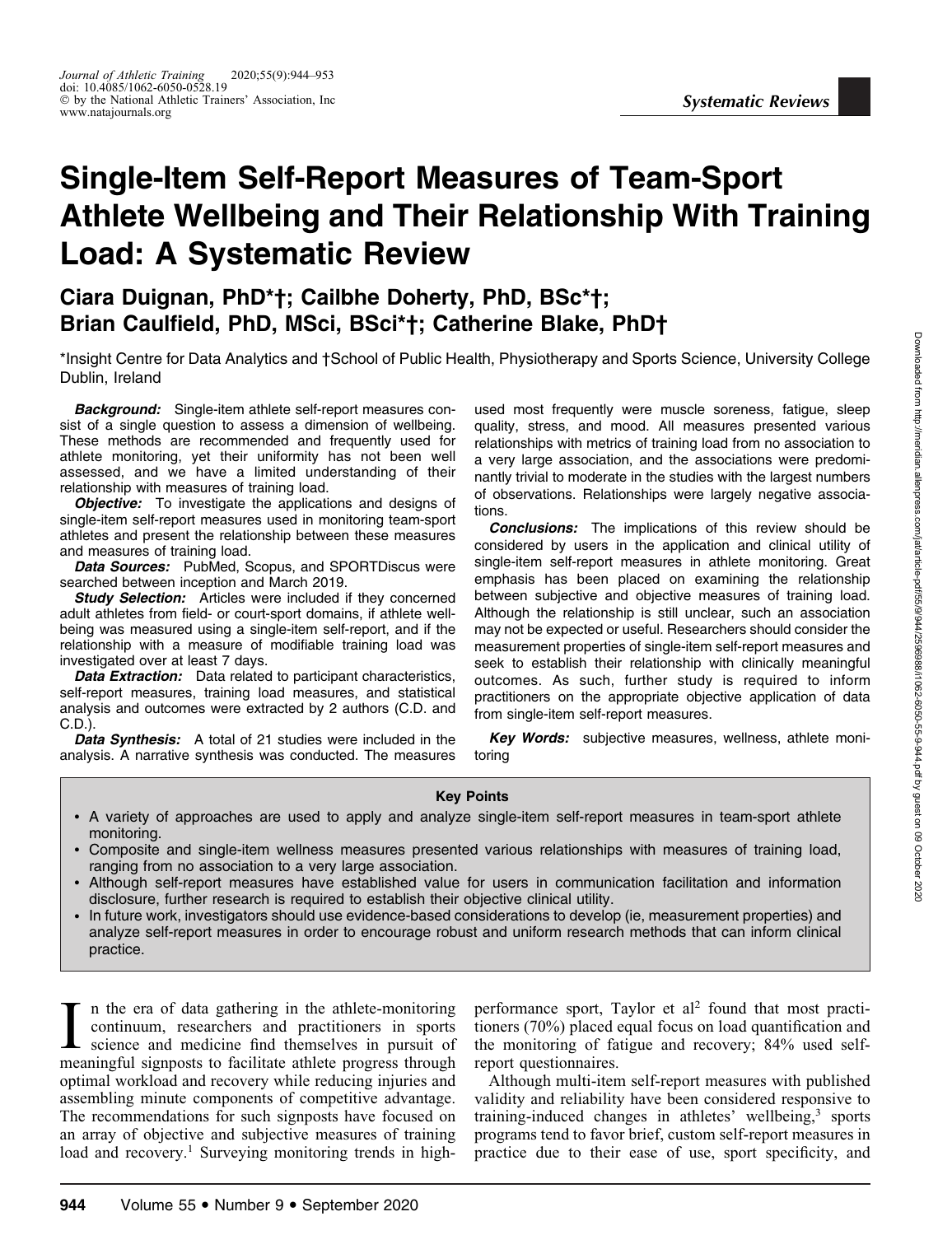#### Table 1. Inclusion and Exclusion Criteria for Study Eligibility

#### Inclusion criteria

Study concerned team-sport athletes from field or court sports at any level.

Study measured athlete wellbeing using 1 or multiple single-item self-report variable(s).

- Athletes were in training and a parallel measure of load was provided (load was defined as being modifiable by a coach [ie, an external load measure or session rating of perceived exertion, which can be modified by session duration]).
- Analysis of the relationship between the self-report measures and training load was conducted; acceptable methods were correlation or regression analysis, including linear mixed models.

Measures were collected over a minimum period of 1 wk (ie, 7 d). Athletes were aged  $>$  18 y.

#### Exclusion criteria

Studies were of a nontraining experimental intervention (eg, recovery strategies, nutritional supplementation). Studies were not reported in English.

Articles included injured participants or participants who did not train.

automation capacity.<sup>2,4,5</sup> In a review, Saw et al<sup>3</sup> identified subscales that may be of use in monitoring immediate responses to training load and concluded that previous recommendations $6-8$  for daily monitoring with self-administered measures remained appropriate owing to the need for immediate, daily adjustments to training. However, the relationship between these measures and athlete workload remains unclear.

Athlete self-report measures (ASRMs) in practice often comprise brief, single-item checklists derived from validated questionnaires, symptoms of overtraining, or sportspecific outcomes that are intended to be completed daily. Single item in this context refers to the single-question measurement of an aspect of wellbeing, such as rating general fatigue on a Likert scale, as opposed to a multi-item measure in which several questions may be used to quantify fatigue. Yet selectively combining scales or items from multiple empirical measures negates their established psychometric properties.9 In addition, many of the custom measures used in practice were not based on empirically derived, valid, or reliable scientific evidence.<sup>9</sup> Further challenges with the utility of the data obtained using this method include questionnaire fatigue, data accuracy, and practitioner data burden, $10,11$  particularly concerning the establishment of meaningful change and actionable signposts or "red flags."9,12

A key challenge for practitioners designing and implementing these measures is the lack of understanding regarding the clinical utility of single-item self-report measures of athlete wellbeing. *Clinical utility* in sport science and medicine may be described as the relevance or usefulness of an intervention or process.<sup>13</sup> Evidence has suggested that ASRMs in practice are used predominantly as status indicators of athlete readiness and facilitators of communication, $10,14$  but whether and how well these measures respond to training load or reflect recovery or readiness remains unclear. For instance, whether the relationship between athletes' self-assessed wellbeing using single-item measures and workload is strong or weak, linear or nonlinear, negative or positive, or even exists at all is unknown. This may be due, in part, to the heterogeneity of

#### Table 2. Literature Search Strategy in PubMed

Title or abstract: (athlete\* OR sportspeople OR sportsperson\* OR sportsman OR sportsmen OR sportswoman OR sportswomen OR ''sports people'' OR ''sports person'' OR ''sports man'' OR ''sports men'' OR ''sports woman'' OR ''sports women'' OR player\* OR baseballer\* OR ''baseball player\*'' OR basketballer\* OR ''basketball player\*'' OR batsman OR batsmen OR ''camogie player\*'' OR cricketer\* OR footballer\* OR ''football player\*'' OR ''Australian football player\*'' OR ''American football player\*'' OR ''Gaelic footballer\*'' OR ''field hockey player\*'' OR handballer\* OR ''handball player\*'' OR hurler\* OR ''lacrosse player\*'' OR netballer\* OR "netball player\*" OR "rugby union player\*" OR "rugby league player\*" OR "soccer player\*" OR softballer\* OR "softball player\* OR volleyballer\* OR ''volleyball player\*'')

AND

(self-report\* OR ''self report\*'' OR diary OR diaries OR questionnaire\* OR self-evaluation OR ''self evaluation'' OR selfappraisal OR ''self appraisal'' OR self-assessment OR ''selfassessment'' OR self-rating OR ''self rating'' OR subjective OR perceive\* OR perceptual)

#### AND

(wellbeing OR well-being OR ''well being'' OR wellness OR ''mental state\*" OR "state of mind" OR mood\* OR emotion\* OR anxiety OR confidence OR self-esteem OR self-efficacy OR motivation OR depression OR stress OR health OR psychological OR tension OR feeling\* OR ''physical state'' OR ''physical functioning'' OR ''perceived recovery'' OR ''perceived strength'' OR soreness OR ''quality of life'' OR readiness OR vitality OR vigor OR vigour OR sleepiness OR ''sleep quality'' OR fatigue OR tiredness OR alertness OR distress OR ''social function'' OR appetite OR overtrain\* OR overreach\*)

the measures themselves, how they are applied, and the fact that they are frequently developed commercially or designed in-house.

Custom single-item self-report measures are widely used in elite sport<sup>2</sup> to measure athlete readiness and the trainingload response. As such, exploring their relationship with measures of training load is warranted to inform the design and implementation of future self-report measures in sport. Clarity is needed on the specifications of the measures in use and whether a relationship exists between single-item self-report wellness measures and training load. Because the types of training, applications of monitoring, and athletes' motivations differ between team and individual sports, it is important to consider these studies in isolation.5,10 Therefore, the purposes of our review were to (1) investigate the application and design of single-item self-report measures used to monitor team-sport athletes and (2) examine the association between these measures and measures of training load.

# METHODS

#### Search Strategy and Study Selection

The design and reporting of this review were conducted in accordance with the Preferred Reporting Items for Systematic Reviews and Meta-Analyses (PRISMA).<sup>15</sup> This review was preregistered with PROSPERO (CRD42019138105). Criteria for study eligibility can be found in Table 1. The literature search was conducted using the PubMed, Scopus, and SPORTDiscus databases between inception and March 1, 2019. The search strategy for this review is presented in Table 2 and had no applied restrictions. A total of 18 361 articles were found and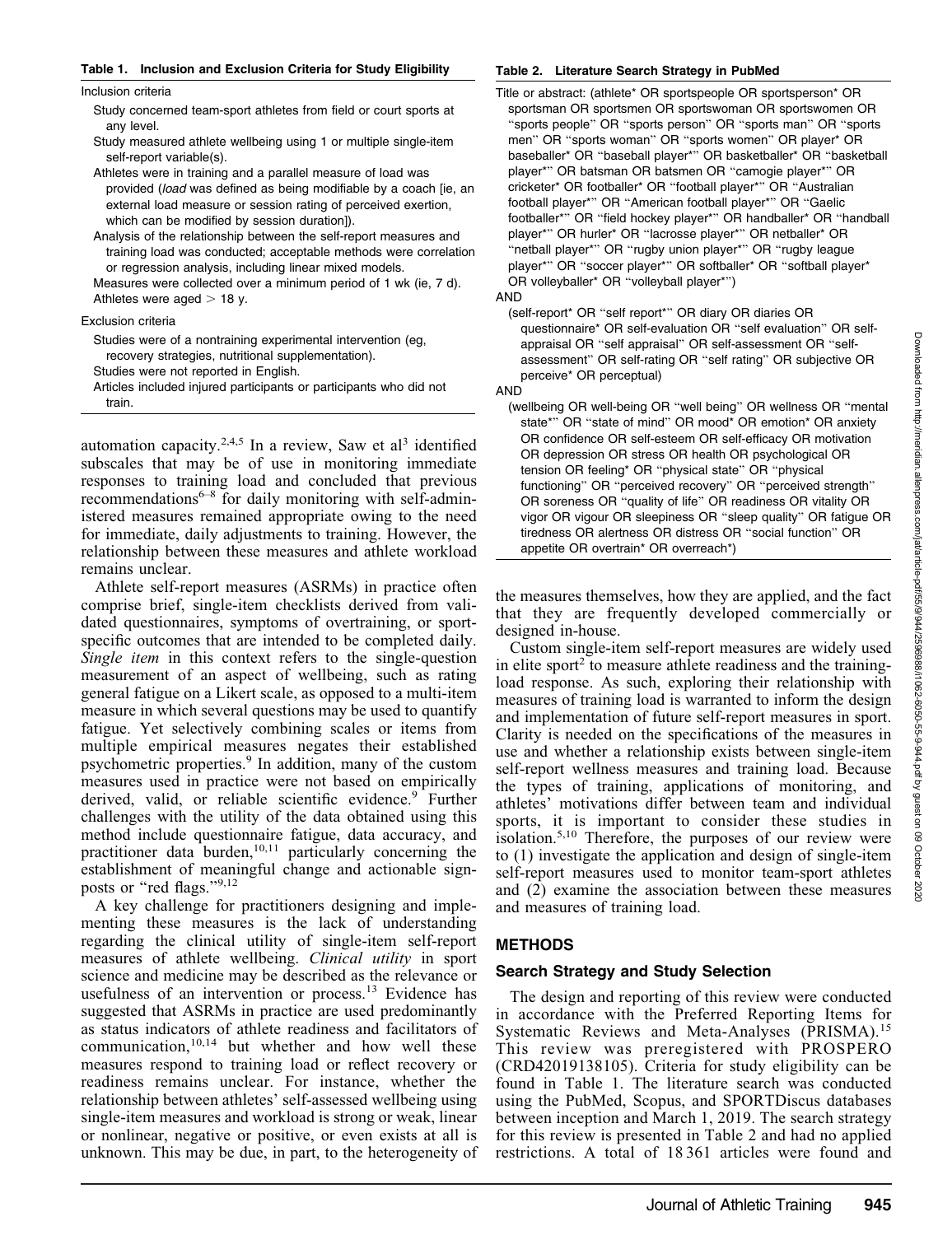

Figure 1. Study selection diagram.

imported into Covidence systematic review software (Veritas Health Innovation, Melbourne, Australia) for screening. Abstracts were screened for eligibility by 2 authors (C.D. and C.D.), whereas full-text screening was completed by the first author (C. Duignan). A total of 21 studies were included in the review (Figure 1).

# Data Extraction and Synthesis

Data were extracted by 2 authors (C.D. and C.D.) and entered in a custom-designed spreadsheet. Data related to participant characteristics (Table 3), self-report measures (Table 4), and statistical analysis and outcomes (see Supplemental Table 1, available online at http://dx.doi. org/10.4085/1062-6050-2020-20.S1) were recorded. A meta-analysis was deemed inappropriate because of the heterogeneity of both the self-report and training load measures used in the included studies; therefore, a narrative synthesis of the literature was conducted.

# Assessment of Study Quality

The methodologic quality of the studies was assessed independently by 2 reviewers (C.D. and C.D.) using a modified Downs and Black checklist.37 The original Downs and Black checklist comprises 27 questions that assess the quality of randomized and nonrandomized studies of health care interventions.37 Modified versions of the checklist are commonly used to establish the quality of observational studies in sports science and medicine.<sup>38</sup> We deemed appropriate and retained 13 questions (items 1, 2, 3, 5, 6, 7, 9–12, 16, 18, and 25). Discrepancies in quality scoring were discussed among 3 authors (C.D., C.D., and C.B.), and a consensus was reached. Full-quality scoring is presented in Supplemental Table 2.

# RESULTS

The 21 studies in the review involved 6 sports and 500 participants (soccer  $= 181$ , American football  $= 159$ , Australian football  $= 87$ , rugby sevens  $= 48$ , field hockey  $= 12$ , volleyball  $= 13$ ). Assessment durations varied from 8 days to 36 weeks and included undefined season-long monitoring (Table 3). Most researchers described the selfreport measure as evaluating wellness; thus, we used this term to present the results collectively. Associations between wellness measures and training load measures have been summarized in the text and are presented in Supplemental Table 3.

# Study Quality

The study quality assessment is presented in Supplemental Table 2. In  $12^*$  of the 21 studies, the athletes' sex(es) was (were) not stated. Where sex was known  $(n = 176)$ , female athletes were underrepresented in the sample  $(n =$ 29, 16%). Principal confounders of the research in this review were factors such as player position, fitness, ambient temperature, and training type. Six investigations16,20,26,32,35,36 partially accounted for the distributions of these factors, whereas 7 studies<sup>16,17,21,26–28,35</sup> accounted for confounding factors in their data analysis. None of the authors reported the required measure of random variability (interquartile range) for the ordinal data of their self-report measures; however, 1 study<sup>25</sup> was awarded a score for this question because the self-report measures were deemed not to be a main outcome. The statistical tests used were determined to be appropriate in all cases. A total of 15 groups16,20–25,27,30–36 described participants lost to followup; this score was not awarded when the reason for missing data was not reported.

# Wellness Assessment

The number of questions ranged from 3 to 8, and 5-, 7-, or 10-point Likert scales were used. All single-item variables were related to physical and psychological health except in 1 investigation<sup>23</sup> in which the desire to train was a variable; individual results for this variable were not provided. The most commonly used measures were muscle soreness (n = 20), fatigue (n = 20), sleep quality (n = 19), stress ( $n = 14$ ), and mood ( $n = 6$ ). A total of 14 studies provided or used a composite measure, 10 of which<sup>16–20,24,27,28,30,31</sup> were summed wellness scores and 4 of which<sup>21–23,32</sup> were averaged scores. Six other variables were assessed (motivation to train, sleep quantity, time of sleep, mental fatigue, energy, and perceived recovery). When the direction of the scale was evident  $(n = 18)$ , a higher score reflected better wellness in 11 studies,16–18,23,24,28,32–36 and a lower score represented better wellness in 7 studies.<sup>19,20,25,27,29–31</sup> The authors of 12 investigations† cited a 1995 review by Hooper and Mackinnon<sup>6</sup> in describing the design of their self-report

\*References 16, 17, 19, 24, 26, 28, 31–36. † References 16–18, 20–23, 26, 30, 31, 35, 36.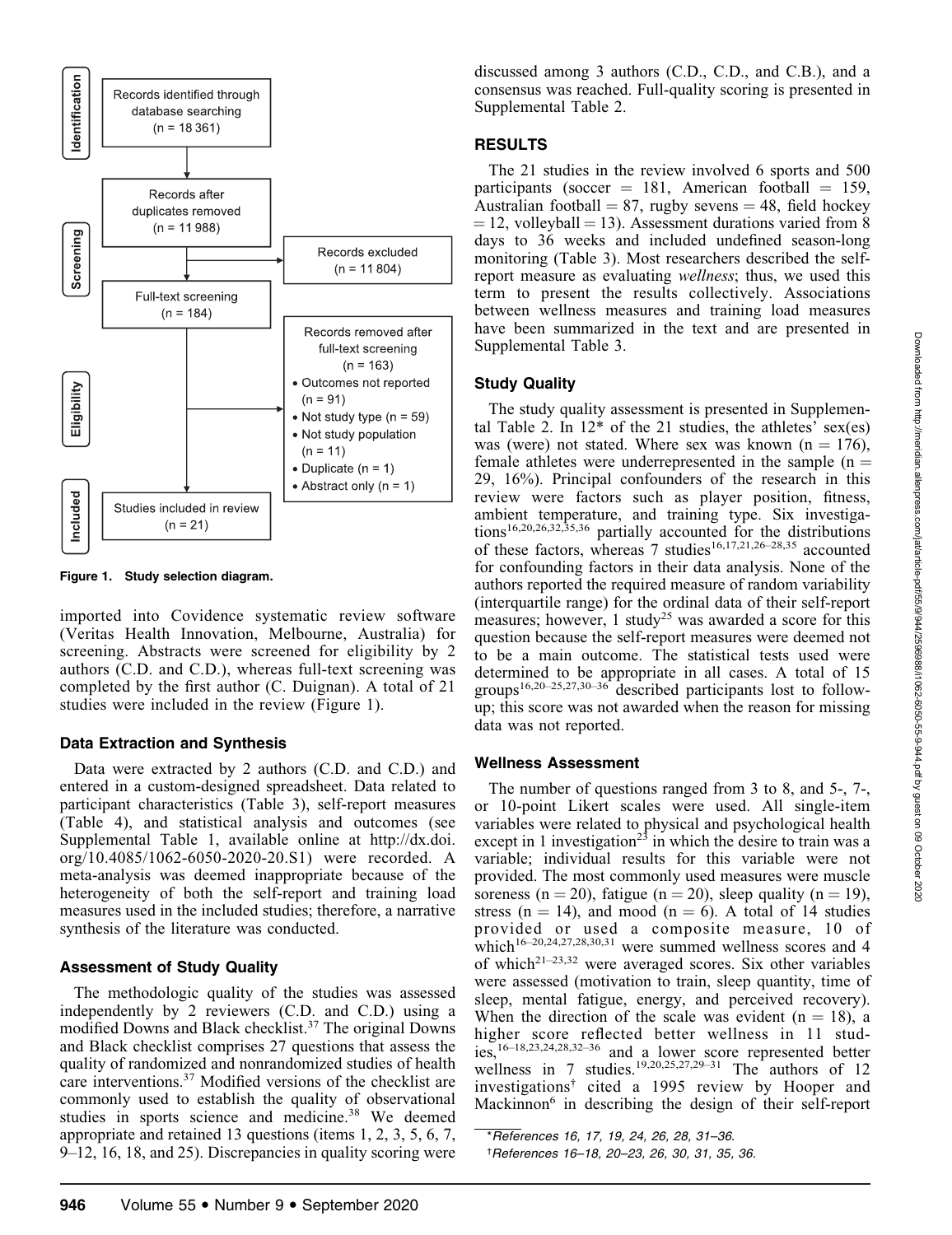#### Table 3. Study Characteristics

| Study                                 |                     |                                  | One   | Sample, | Sex, n    |           |                         |  |
|---------------------------------------|---------------------|----------------------------------|-------|---------|-----------|-----------|-------------------------|--|
|                                       | Sport               | Level                            | Team? | N       | Females   | Males     | Duration, wk            |  |
| Buchheit et al <sup>16</sup> (2013)   | Australian football | Professional                     | Y     | 18      | <b>NS</b> | <b>NS</b> | 2                       |  |
| Clemente et al <sup>17</sup> (2017)   | Soccer              | Professional                     | Υ     | 35      | <b>NS</b> | ΝS        | Season (unspecified)    |  |
| Clemente et al <sup>18</sup> (2019)   | Volleyball          | Elite                            | Υ     | 13      | 0         | 13        | 36                      |  |
| Elloumi et al <sup>19</sup> (2012)    | Rugby sevens        | Elite                            | Υ     | 16      | ΝS        | <b>NS</b> | 8                       |  |
| Fessi et al <sup>20</sup> (2016)      | Soccer              | Professional                     | Υ     | 17      | 0         | 17        | 2                       |  |
| Gallo et al $^{21}$ (2016)            | Australian football | Professional                     | Υ     | 36      | 0         | 36        | 10                      |  |
| Gallo et al <sup>22</sup> (2017)      | Australian football | Professional                     | Υ     | 33      | 0         | 33        | 23                      |  |
| Gathercole et al <sup>23</sup> (2015) | Rugby sevens        | Elite                            | Υ     | 12      | 12        | 0         | 6                       |  |
| Govus et al $^{24}$ (2018)            | American football   | Elite                            | Υ     | 58      | ΝS        | <b>NS</b> | 8                       |  |
| Haller et al <sup>25</sup> (2019)     | Soccer              | Professional                     | Υ     | 22      | 0         | 22        | 16 (estimated)          |  |
| Henderson et al <sup>26</sup> (2019)  | Rugby sevens        | Professional                     | Υ     | 20      | ΝS        | <b>NS</b> | Season (unspecified)    |  |
| Ihsan et al <sup>27</sup> (2017)      | Field hockey        | Elite                            | Υ     | 12      | 0         | 12        | 1 $(9d)$                |  |
| Malone et al <sup>28</sup> (2018)     | Soccer              | Elite                            | N     | 48      | ΝS        | ΝS        | Season (unspecified)    |  |
| Mara et al <sup>29</sup> (2015)       | Soccer              | Elite                            | Υ     | 17      | 17        | 0         | 18                      |  |
| Moalla et al $^{30}$ (2016)           | Soccer              | Professional                     | Υ     | 14      | 0         | 14        | 16                      |  |
| Rabbani et al <sup>31</sup> (2018)    | Soccer              | Professional or semiprofessional | Y     | 8       | ΝS        | <b>NS</b> | 1(8d)                   |  |
| Sampson et al <sup>32</sup> (2019)    | American football   | Collegiate                       | Υ     | 42      | ΝS        | <b>NS</b> | 17                      |  |
| Thorpe et al $^{33}$ (2015)           | Soccer              | Professional                     | Υ     | 10      | <b>NS</b> | <b>NS</b> | 2(17d)                  |  |
| Thorpe et al $34$ (2017)              | Soccer              | Elite                            | Υ     | 10      | <b>NS</b> | ΝS        | 2(17d)                  |  |
| Wellman et al <sup>35</sup> (2017)    | American football   | Collegiate                       | Υ     | 29      | <b>NS</b> | <b>NS</b> | 3(20d)                  |  |
| Wellman et al <sup>36</sup> (2019)    | American football   | Collegiate                       | Υ     | 30      | ΝS        | <b>NS</b> | In-season (unspecified) |  |

Abbreviations: N, no; NS, not stated; Y, yes.

# Table 4. Self-Report Measure Characteristics

| Study                                 | No. of<br>Questions | Scale Range               | Method                                                  | Muscle<br>Soreness | Fatigue Quality Stress Mood | Sleep     |           |           | Other     | Sum or<br>Average     |
|---------------------------------------|---------------------|---------------------------|---------------------------------------------------------|--------------------|-----------------------------|-----------|-----------|-----------|-----------|-----------------------|
|                                       |                     |                           |                                                         |                    |                             |           |           |           |           |                       |
| Buchheit et al <sup>16</sup> (2013)   | 5                   | 5, with 0.5<br>increments | Not stated                                              | Y                  | Υ                           | Y         | Υ         | Y         | <b>NA</b> | Sum                   |
| Clemente et al <sup>17</sup> (2017)   | 4                   | 7                         | Tablet, custom application                              | Y                  | Y                           | Y         | Υ         | <b>NA</b> | <b>NA</b> | Sum (Hooper<br>Index) |
| Clemente et al <sup>18</sup> (2019)   | 4                   | $\overline{7}$            | Tablet, custom application                              | Υ                  | Y                           | Y         | Υ         | <b>NA</b> | <b>NA</b> | Sum (Hooper<br>Index) |
| Elloumi et al <sup>19</sup> (2012)    | 8                   | 7                         | Not stated                                              | Υ                  | <b>NA</b>                   | <b>NA</b> | Y         | <b>NA</b> | Υ         | Sume                  |
| Fessi et al <sup>20</sup> (2016)      | 4                   | $\overline{7}$            | Not stated                                              | Υ                  | Y                           | Y         | Y         | <b>NA</b> | Y         | Sum (Hooper<br>Index) |
| Gallo et $al^{21}$ (2016)             | 5                   | 7                         | Personal or squad device                                | Υ                  | Y                           | Y         | Υ         | Y         | <b>NA</b> | Average <sup>e</sup>  |
| Gallo et al <sup>22</sup> (2017)      | 5                   | $\overline{7}$            | Personal or squad device                                | Υ                  | Y                           | Υ         | Υ         | Y         | <b>NA</b> | Average <sup>e</sup>  |
| Gathercole et al <sup>23</sup> (2015) | 7                   | $\overline{7}$            | Not stated                                              | Y                  | Y                           | Y         | Υ         | <b>NA</b> | Y         | Average <sup>e</sup>  |
| Govus et $al24$ (2018)                | 3                   | 5                         | Squad device                                            | Υ                  | Y                           | Υ         | <b>NA</b> | <b>NA</b> | Υ         | z score <sup>e</sup>  |
| Haller et al <sup>25</sup> (2019)     | 4                   | $10 \text{ cm}$           | Not stated                                              | <b>NA</b>          | Y                           | Y         | <b>NA</b> | <b>NA</b> | Y         | <b>NA</b>             |
| Henderson et al <sup>26</sup> (2019)  | 5                   | 7                         | Personal or squad device<br>(Smartabase <sup>a</sup> )  | Y                  | Y                           | Y         | Y         | <b>NA</b> | Υ         | <b>NA</b>             |
| Ihsan et al <sup>27</sup> (2017)      | 4                   | 10                        | Personal device                                         | Υ                  | Y                           | Υ         | <b>NA</b> | Y         | <b>NA</b> | Sum                   |
| Malone et al <sup>28</sup> (2018)     | 5                   | 7                         | Not stated                                              | Y                  | Y                           | Y         | Υ         | <b>NA</b> | Υ         | Sum                   |
| Mara et al <sup>29</sup> (2015)       | $\overline{c}$      | 10                        | Cloud-based spreadsheet<br>(Google Drive <sup>b</sup> ) | Y                  | Y                           | <b>NA</b> | <b>NA</b> | <b>NA</b> | Y         | <b>NA</b>             |
| Moalla et al <sup>30</sup> (2016)     | 4                   | 7                         | Not stated                                              | Υ                  | Y                           | Y         | Y         | <b>NA</b> | <b>NA</b> | Sum (Hooper<br>score) |
| Rabbani et al <sup>31</sup> (2018)    | 4                   | 7                         | WhatsAppc                                               | Υ                  | Y                           | Y         | Y         | <b>NA</b> | <b>NA</b> | Sum (Hooper<br>Index) |
| Sampson et al <sup>32</sup> (2019)    | 3                   | 5                         | Not stated                                              | Y                  | Y                           | Y         | <b>NA</b> | <b>NA</b> | NA        | Average               |
| Thorpe et al $^{33}$ (2015)           | 3                   | 7                         | Not stated                                              | Υ                  | Y                           | Υ         | <b>NA</b> | <b>NA</b> | <b>NA</b> | <b>NA</b>             |
| Thorpe et al $^{34}$ (2017)           | 3                   | $\overline{7}$            | Not stated                                              | Υ                  | Y                           | Y         | <b>NA</b> | <b>NA</b> | <b>NA</b> | <b>NA</b>             |
| Wellman et al <sup>35</sup> (2017)    | 6                   | 5                         | Pen and paper                                           | Υ                  | Υ                           | Υ         | Υ         | Y         | Y         | <b>NA</b>             |
| Wellman et al <sup>36</sup> (2019)    | 6                   | 5                         | Smartphone application<br>(CoachMePlus <sup>d</sup> )   | Υ                  | Y                           | Y         | Y         | Y         | Υ         | <b>NA</b>             |

Abbreviations: NA, not applicable; Y, yes.

<sup>a</sup> Fusion Sport, Boulder, CO.

**b Google LLC, Mountain View, CA.** 

<sup>c</sup> WhatsApp Inc, Menlo Park, CA.

<sup>d</sup> Buffalo, NY.

<sup>e</sup> Denotes where results for individual variables were not given.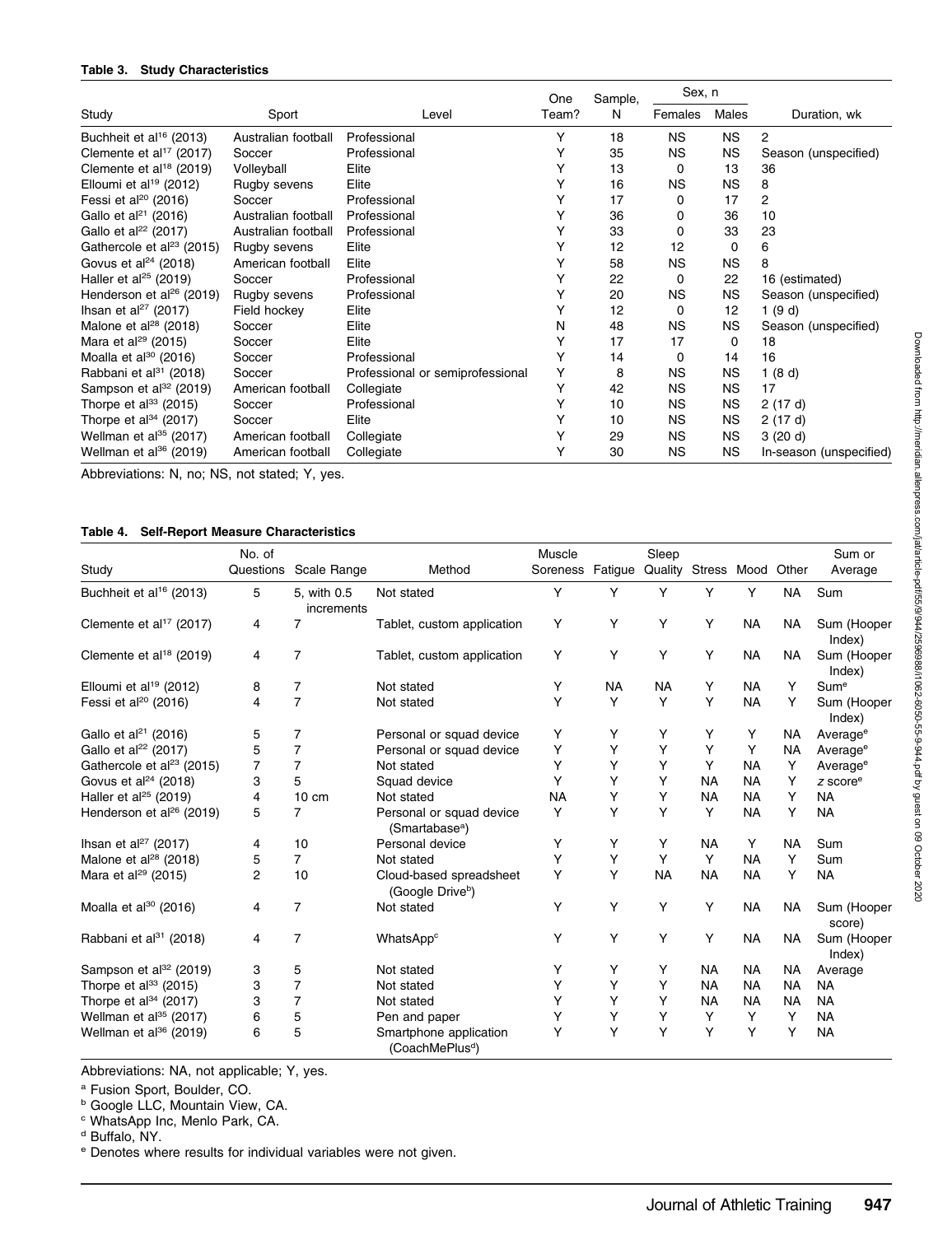

Figure 2. Results of studies that used Pearson and Spearman correlation analyses. Reference numbers for the studies are shown in the circles. For illustrative purposes only, the magnitudes are as stated in the original studies (see Supplemental Table 3 for descriptors). <sup>a</sup> Indicates a correlation was present only in some parts of the season.

measure: 4 sets of authors<sup>17,18,20,31</sup> labeled the summed wellness score the *Hooper Index*, and 1 set of authors<sup>30</sup> labeled it the *Hooper Score* (Table 4).

Thirteen studies explored (1) the relationship between pretraining wellness and subsequent load output (ie, same  $day)$ <sup>16,18,21,24,26–28</sup> and (2) the relationship between training load and subsequent wellness (ie, next day)<sup>18,22,32-36</sup>; whereas in 8 studies,  $17,19,20,23,25,29-31$  the combination of data used for the correlation analysis (ie, whether they used same-day versus next-day data) was not clear. Researchers used a variety of derived variables, true values, changes in values and z scores, means and group means, normalization, and fixed and random effects in their analyses. Results were presented as a mix of significance testing, effect sizes and correlation values, and interpretations of magnitude and subsequent inferences that were mostly based on the work of Hopkins et al,  $39,40$  Batterham and Hopkins,  $41$  and Hopkins42 (see Supplemental Table 3). Figure 2 illustrates the magnitude of the correlations as interpreted in the original studies (Pearson and Spearman analyses only) between single-item and composite wellness scores and training load on the basis of the number of observations used in the original studies. If the number of observations was not stated in the original study, the maximum number of potential observations was estimated by multiplying the sample size by either the number of sessions or duration of the study. Investigations are grouped by analysis type for the results summaries, whereas Supplemental Table 3 provides further details.

# Composite Wellness Scores: Summed and Averaged

Associations between summed wellness and training-load measures were reported in 8 studies (see Supplemental Table 3). Pearson and Spearman correlations revealed small to moderate,  $17,18,30$  large,  $19,20$  and very large<sup>27</sup> positive and negative associations between summed wellness scores and measures of training load. Two groups used a summed wellness score analyzed with linear mixed models. Govus et al<sup>24</sup> found that a 1-unit increase in wellness  $z$  score was associated with a trivial increase in player load, and Malone et al<sup>28</sup> found trivial to very likely negative effects of the wellness *z* score on training output measures.

An average wellness score was computed in 4 studies. Gallo et  $aI^{21,22}$  calculated linear mixed models and demonstrated no effect of days postmatch or match load on the weekly wellness profile<sup>22</sup> and predominantly trivial effects of the wellness z score on training output variables.<sup>21</sup> Using the Spearman correlation, Sampson et  $a^{32}$  identified a trivial negative association between the wellness z score and the acute:chronic workload ratio on the previous day. Using the Pearson correlation, Gathercole et  $al<sup>23</sup>$  reported a small negative correlation between wellness and training impulse for a 7-day average.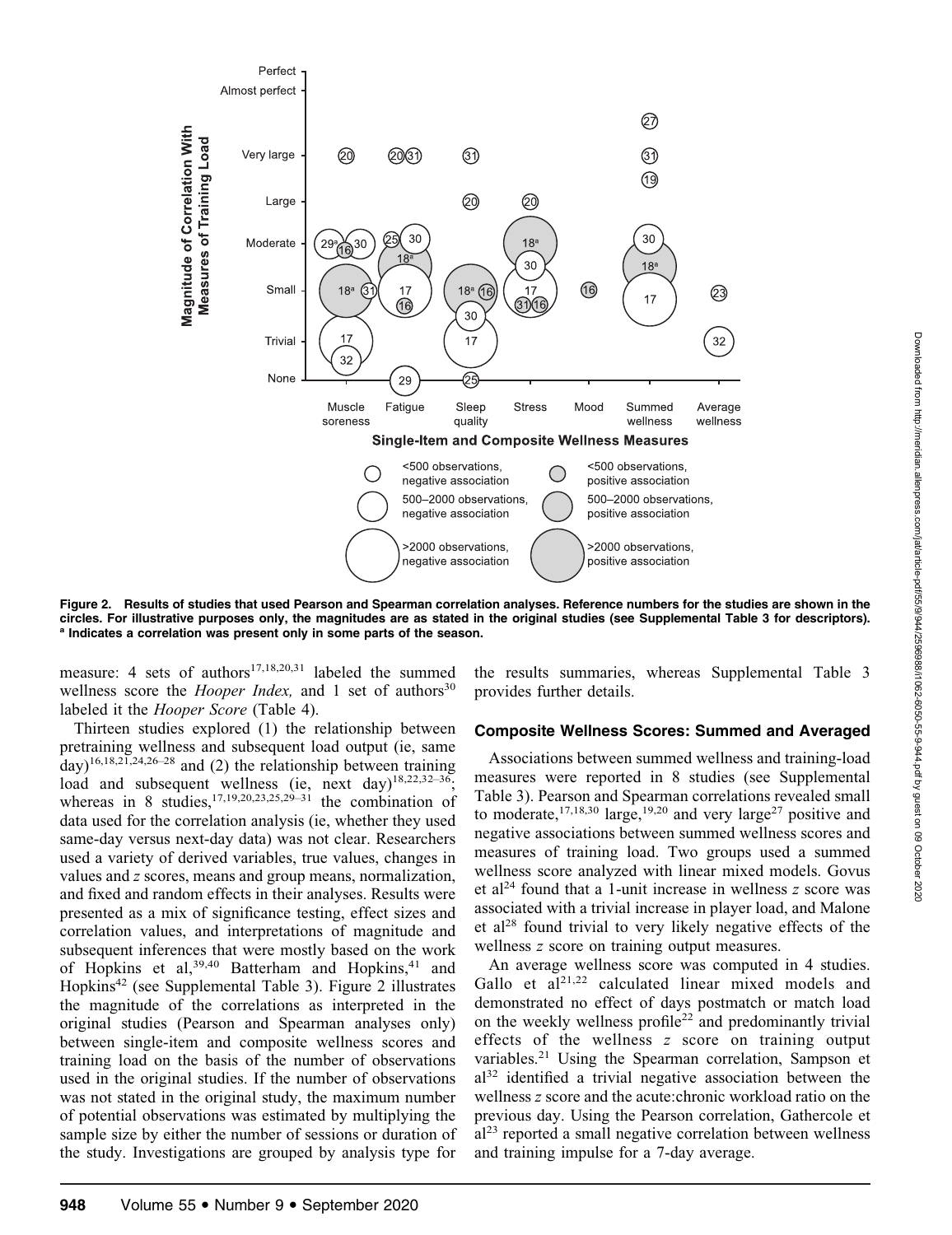## Individual Wellness Variables

Muscle Soreness. Associations between muscle soreness and training load measures were reported in 14 investigations. Pearson and Spearman correlations varied from trivial<sup>17,32</sup> to small,<sup>18,31</sup> moderate,<sup>16,29,30</sup> and large<sup>20</sup> negative and positive associations between measures of muscle soreness and measures of training load.

Applying linear mixed models, Thorpe et  $al<sup>33,34</sup>$  found no correlation between training load and muscle soreness. Wellman et al<sup>35,36</sup> used categorical scores to determine that players who rated muscle soreness higher had greater training loads than those who scored lower. Govus et  $al<sup>24</sup>$ reported that muscle soreness was not related to player load or session rating of perceived exertion (sRPE); when the variables were modelled individually, a 1-unit increase in muscle soreness corresponded with a trivial decrease in sRPE. Conversely, Henderson et al<sup>26</sup> described increased muscle soreness as associated with a trivial increase in the physical performance factor value.

Fatigue. Associations between measures of fatigue and training load were reported in 13 studies. Pearson and Spearman correlations yielded results that varied from no correlation<sup>29</sup> to small,<sup>16–19</sup> moderate,<sup>25,30</sup> large,<sup>20</sup> and very large<sup>31</sup> negative and positive associations between measures of fatigue and measures of training load.

Using linear mixed models, researchers found a large negative<sup>33</sup> association between total high-intensity running and fatigue and small to moderate associations between fatigue and cumulative days of high-speed running distance.<sup>34</sup> Based on categorical values, Wellman et al<sup>35,36</sup> determined that players who rated fatigue higher had greater training loads than those who scored lower, whereas fatigue was not included in the best-fit model of Henderson et al.<sup>26</sup>

Sleep Quality. The association between sleep quality and training load was provided by 13 groups. Pearson and Spearman correlations indicated no associations<sup>25</sup> to trivial,<sup>17</sup> small,<sup>16,18,30</sup> large,<sup>20</sup> and very large<sup>31</sup> negative and positive associations between measures of sleep quality and measures of training load.

In 3 studies using linear mixed models, researchers found no associations<sup>24,33,34</sup> between measures of training load and sleep quality. Wellman et al<sup>35</sup> demonstrated no differences in training load related to sleep quality, but Wellman et al<sup>36</sup> noted differences between maximalintensity deceleration distance and sprint distance for players who rated sleep quality as different on specific days of the week. Sleep quality was not included in the best-fit model of Henderson et al.<sup>26</sup>

Stress. The association between stress and training load was reported in 9 studies. Pearson and Spearman correlations displayed results that ranged from no correlation<sup>18</sup> to small, $16-\frac{18}{18}$  moderate, $30$  and large $20$  positive and negative associations between measures of stress and training load.

Authors<sup>26</sup> using linear mixed models reported that increased stress was associated with a trivial increase in the physical performance factor value, whereas Wellman et  $al^{35,36}$  used categorical values to show that those who perceived less stress had lower training loads than those who perceived more stress.

Mood. Three sets of investigators depicted the association between mood and training load. Buchheit et al<sup>16</sup> used the Pearson correlation and observed a small positive association. Wellman et al<sup>35</sup> used linear mixed models and found that those with more favorable mood scores had lower training loads than those with less favorable responses. However, Wellman et al<sup>36</sup> noted no differences in movement variables for measures of mood.

Other. Associations between training load and other individual variables were reported in 5 studies. Using Spearman correlations, researchers detected no association between training load and sleep quantity across the season<sup>29</sup> and a trivial negative association between energy and the acute:chronic workload ratio.<sup>32</sup> In addition, no correlation was present between training data and the measures of mental fatigue or sleep duration.<sup>25</sup> Govus et al<sup>24</sup> used linear mixed models and reported that pretraining energy was trivially positively related to player load and not related to sRPE. Henderson et al<sup>26</sup> indicated that a higher level of perceived recovery was associated with a trivial decrease in the physical performance factor value.

# **DISCUSSION**

Our aims in this review were to identify the applications and designs of single-item self-report measures used to monitor team-sport athletes and present their relationship with measures of training load. Predominant findings were a paucity of evidence-based practice in the adoption and design of single-item self-report measures beyond general recommendations, a variety of data-collection and -analysis techniques, and a spectrum of no correlation to very large correlations with measures of training load. We provided an in-depth critical analysis of the use of single-item selfreport measures in team sports and highlighted the lack of quality and rigor in how these measures were approached and used.

Readers should be vigilant in interpreting the results regarding the direction of the scale (ie, higher or lower scores reflecting better wellness) with respect to positive or negative relationships with workload, the direction of the proposed effect, the type of load measure (ie, internal sRPE or external load measures), and the analytic approaches used. Heterogeneity of the approaches made the results challenging to synthesize with clarity (Figure 3).

# Self-Report Measure Overview

A concern regarding the use of single-item self-report variables was the lenient interpretation and citation of previous recommendations. This was frequently related to the work of Hooper and Mackinnon<sup>6</sup> and Hooper et al.<sup>43</sup> Whereas the authors of 12 studies<sup>‡</sup> referenced a 1995 review by Hooper and Mackinnon<sup>6</sup> for their chosen selfreport measures, most of these researchers used a design closer to the questionnaire used by Hooper et  $al<sup>43</sup>$  in an original paper from the same year rather than the recommendations in the cited review (ie, the original study<sup>43</sup> involved a 7-point scale of 4 items, whereas in the review, the authors<sup>6</sup> recommended a 5-point scale of  $7$ items). This included, in some cases, the construction of a Hooper Index or Hooper Score (also referred to as the Hooper Scale in other studies); however, in the referenced studies, the authors suggested neither the terms nor the summing method. This "naming" alludes to the idea of a

‡ References 16–18, 20–23, 26, 30, 31, 35, 36.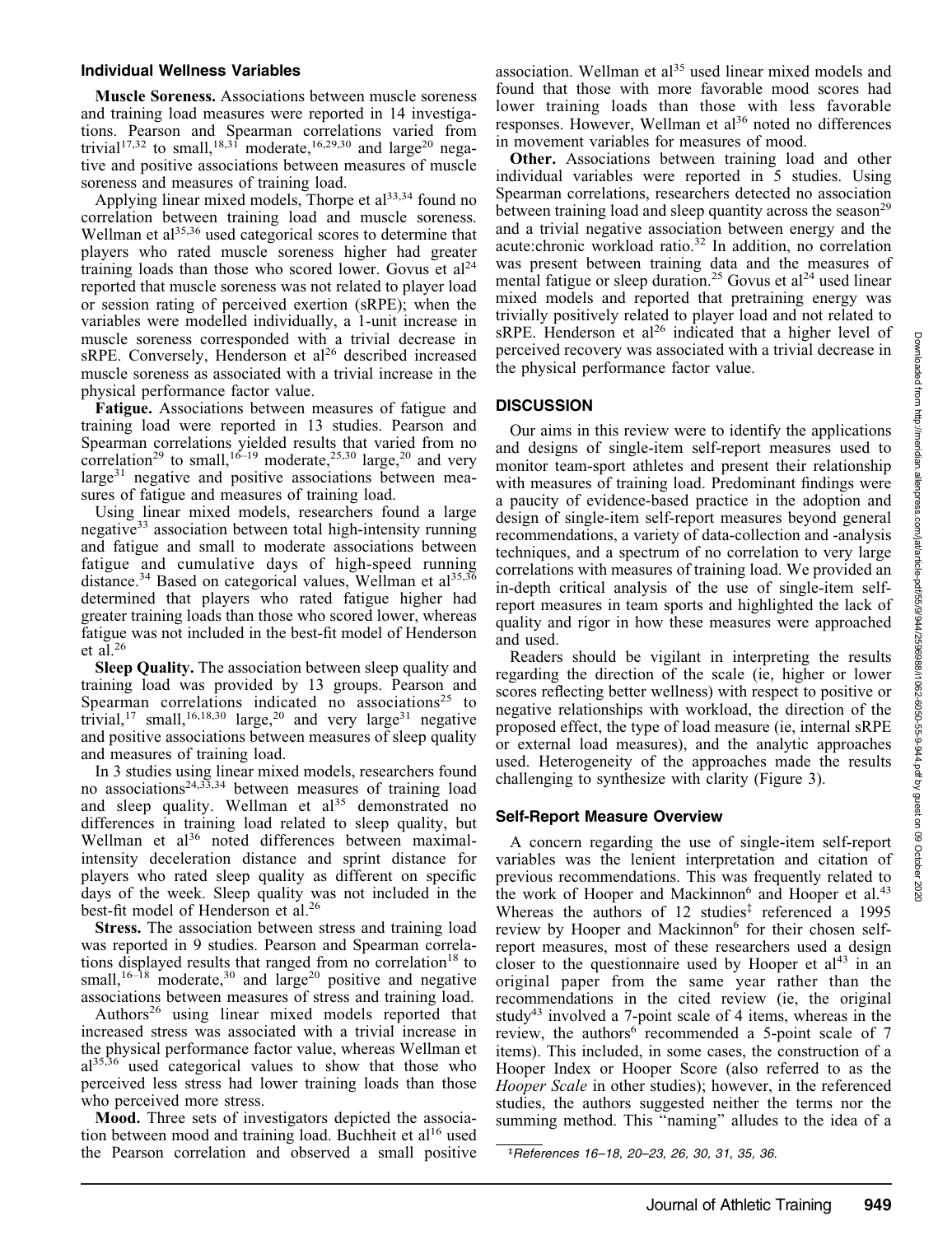

Figure 3. Challenges in measurement and analysis.

validated, formative construct and was subsequently cited by others.

# Relationship Between Measures of Wellness and Measures of Training Load

The existence, size, and direction of a relationship between single-item self-report measures and measures of training load varied for both composite and individual measures, creating a challenge in drawing inferences or conclusions from the results. The existence of a relationship appeared more prominent in studies that used correlation measures than in those that used linear mixed models, potentially because the mixed models accounted for the correlation within repeated measures for each athlete. This was most notable in Ihsan et al,<sup>27</sup> who normalized measures to time and RPE, but this investigation had one of the smallest numbers of observations (maximum of 72) of the included works.

Whereas Saw et al<sup>3</sup> found the ASRM to be responsive to acute and chronic training loads, they used a bespoke method of measuring sensitivity and consistency that was not replicable. In addition, the self-report measures used in the review of Saw et al<sup>3</sup> were typically retrospective; they often referred to a time period in the previous week (eg, profile of mood states) or the previous 3 days (eg, recovery stress questionnaire for athletes), in contrast to the predominantly daily measured single-items evaluated here. They identified the vigor/motivation, physical symptoms/ injury, nontraining stress, fatigue, physical recovery, general health/wellbeing, and ''being in shape'' subscales as useful in their review; only 1 subscale (ie, fatigue) directly overlaps with the measures in our review.

# Review Context

One of the most challenging aspects of researching the use of self-report measures of athlete wellbeing and, by extension, conducting a narrative synthesis of this literature, was the tendency for observations to be made in an uncontrolled ''real-world'' environment. Authors of 4 studies $17,18,28,30$  explicitly stated that the measures used were part of the normal team monitoring routine, whereas authors of 17 studies<sup>16,19–27,29,30–36</sup> did not specify whether the methods existed previously or had been implemented for research purposes. Heterogeneity among the included studies was further demonstrated by the variety of inclusion and exclusion strategies, including the requirement or "happening" of full participation  $(n = 6)$ ,<sup>16,20,30,31,33,34</sup> minimal training or competition participation requirements  $(n = 5)$ ,<sup>17,18,22,25,36</sup> the exclusion of goalkeepers  $(n = 2)$ ,<sup>20,29</sup> and the requirement for ordinal self-report data to be normally distributed ( $n = 2$ ).<sup>21,28</sup> Investigators in a further 7 studies<sup>15,23,24,26,27,32,35</sup> did not reference any requirements for the inclusion or exclusion of participants or data. In only 1 study did the authors<sup>25</sup> comment that interim results from data collection were not provided to the coaching staff. It was unclear in all other cases whether the self-report data were or may have been used by practitioners to manipulate the training design or participation throughout the study, thereby creating interdependency between consecutive observations. Caution must be applied in making recommendations on the basis of such works.<sup>44</sup> In light of these factors, we echo the recommendation of Fullagar et al, $45$ who suggested that studies such as these that lack experimental control should be presented as case reports and authors should resist making inferences beyond general observations.

Whereas research requires controlled experiments to establish confidence in a result, one can also argue that controlled, laboratory-based tests do not transfer to the realworld environment. If the isolated relationship between workload and ASRM data is clinically relevant, then we require controlled data collection to identify whether a relationship exists and, if so, its underlying nature. However, in a real-world scenario, these measures are unlikely to be influenced by training load in isolation, given that they will also be determined by factors such as recovery and psychological and social influences. This indicates that these measures may be more reflective of complex ''readiness'' than a linear training ''response.'' Yet defining an optimal state of readiness continues to be elusive; authors of the studies included in this review who explicitly evaluated the effect of pretraining wellness on subsequent training output found predominantly trivial results.

# Considerations for Practice

The existence and nature of any relationship between training load and wellbeing create an interesting debate for practitioners seeking to use these outcomes to inform their clinical decision making. For example, the clinical importance of a specific summed wellness  $z$  score of  $-1$ corresponding to a difference of 4-m sprint distance in training<sup>28</sup> is unclear. Whether these small correlations and magnitude-based inferences of heterogeneous self-report data can adequately inform the design of future measures and whether they justify the appropriateness of a singleitem ASRM in its currently recommended form must be considered. Readers should also be aware of the variety of scoring, summing, and averaging techniques used to analyze the self-report measures in this review when they consider the adoption or are planning the design of singleitem measures in practice. Saw et al<sup>9</sup> outlined recommendations for developing custom ASRMs to ensure acceptable psychometric properties; however, readers may also take into account design requirements relative to their needs. For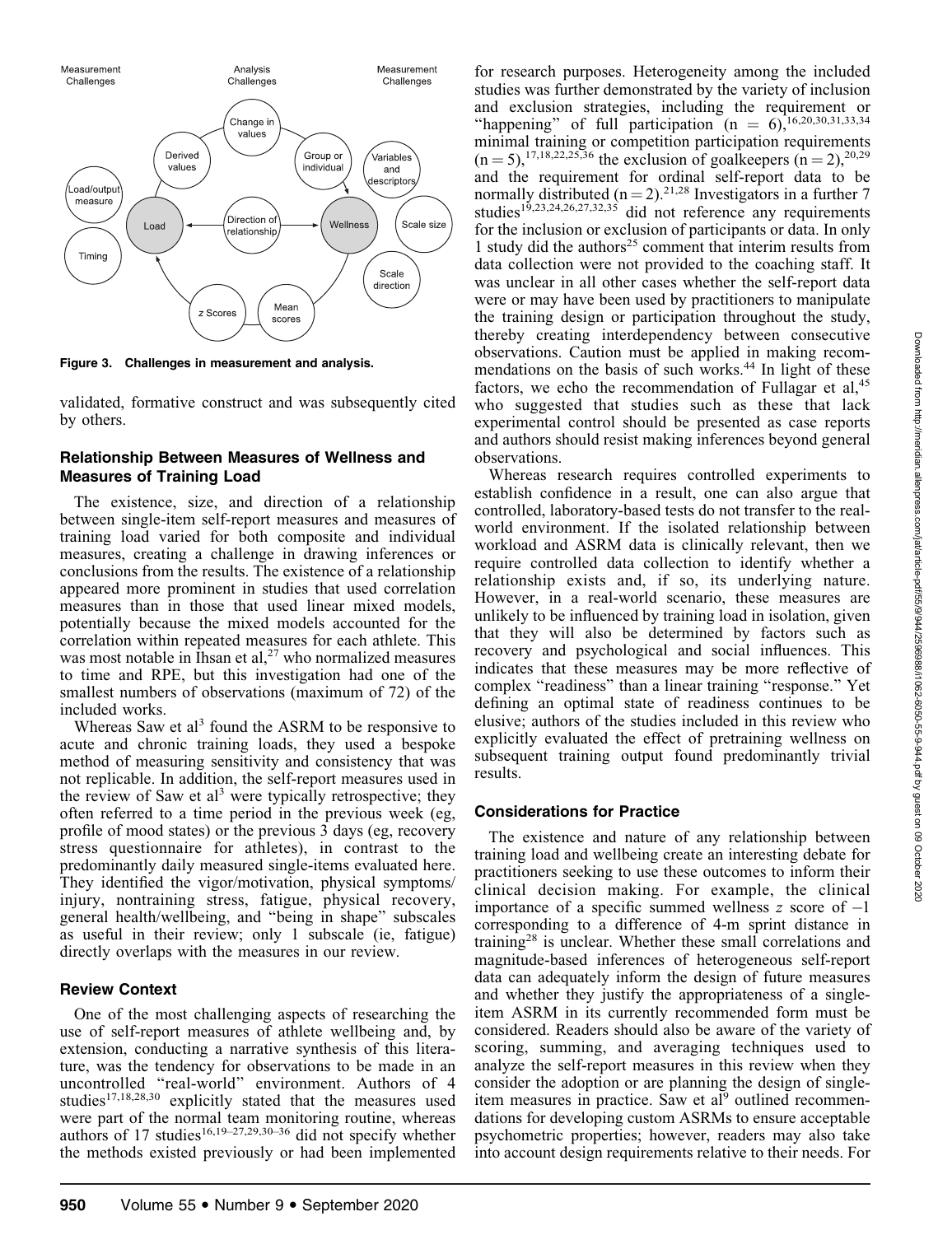instance, if the primary role of the ASRM is facilitating communication and prompting information disclosure, a simple approach may suffice.<sup>10,14</sup>

With regard to current practice, investigators have suggested that data from self-report measures are indeed used predominantly as status indicators and facilitators of communication rather than as decision-making tools<sup>14</sup> and that their value is predicated on athletes' honesty and practitioners' interpretations.<sup>10</sup> Although many practitioners seek clarity and simplicity in athlete monitoring, the complexity of the relationship between wellness and training load and the difficulties associated with their measurement necessitate substantial investment of human resources to enable the best use of an ASRM. Indeed, Hooper and Mackinnon<sup>6</sup> proposed that the use of these selfanalysis tools to identify trends toward overtraining syndrome depended largely on interpretation by a coach. Furthermore, many guidelines that inform the design and implementation of single-item ASRMs have been based on studies that used these measures for monitoring overtraining and, as such, narrow Likert scales may not be sensitive to smaller day-to-day variations in the athlete's state. Further research is required to apply clinically meaningful and individual "traffic-light" approaches with ordinal scales, such as those used in ASRMs.<sup>12</sup> These factors are also important to recognize when considering the potential value of introducing a self-report system in a sports program, given the challenges associated with implementation, adherence, dishonesty, resource investment, and system factors.10,46

#### Review Limitations and Future Work

Whereas our review provides insight into this complex area of sports medicine research, a number of limitations should be acknowledged. First, the possibility that studies identifying correlations between self-report measures and workload were more likely to be published than those not identifying such correlations was high but also difficult to detect. A funnel plot and its associated statistics are typically used in intervention research to elucidate such bias; nonetheless, this was not possible due to the heterogeneity of the studies (and their associated primary and secondary outcomes). Publication bias, if it exists, may result in overestimation of the strength of the relationship between the measures evaluated. Next, study heterogeneity, including the variations in the self-report and training load measures used, the different frequencies and durations of administration, and the alternative statistical analysis approaches made synthesizing this literature particularly challenging and drawing definitive conclusions impossible. These limitations highlight the need for further research and more critical consideration in the design, use, and analysis of self-report measures in research and practice beyond interpreting general recommendations for athlete selfappraisal.

In addition, we were unable to identify long-term relationships between single-item ASRMs and training load measures because the included studies focused primarily on daily analyses. In future evaluations, investigators may use single-item self-report data to represent different stages of the season or binary measures, such as changes in the days posttraining or competition. Researchers may also investigate the ability of single-item self-report measures to reflect athlete readiness or recovery, although defining such a state of readiness is a subject for debate.

## **CONCLUSIONS**

Team-sport programs are interpreting general recommendations in their use of single-item self-report measures, which predominantly feature muscle soreness, fatigue, sleep quality, stress, mood, and often a composite score. Studies with the largest numbers of observations showed predominantly trivial to moderate associations between single-item self-report measures and measures of workload. Where associations were found, the directions of the relationship were predominantly negative (ie, when training load increased, wellness decreased). Although the nature of the relationship is still unclear, such an association may not be expected or useful. Self-report measures have established value for users in sport programs through certain aspects, such as communication, $10,14$  yet further assessment is required to establish their clinical utility beyond the role of complementary tool. Future authors should consider the measurement properties of single-item self-report measures and establish their relationship with clinically meaningful outcomes. The potential may exist for such measures to be incorporated in predictive risk tools in conjunction with established risk factors; however, further research is required to inform practitioners on the appropriate objective application of data from single-item self-report measures in team sport.

#### ACKNOWLEDGMENTS

This work was supported by funding from Science Foundation Ireland (Drs Duignan and Caulfield) under the grant for the Insight Centre for Data Analytics (SFI/12/RC/2289\_P2) and the Health Research Board (Dr Doherty) under grant No. ARPP-A-2018-002.

#### **REFERENCES**

- 1. Soligard T, Schwellnus M, Alonso JM, et al. How much is too much? Part 1: International Olympic Committee consensus statement on load in sport and risk of injury. Br J Sports Med. 2016;50(17):1030–1041. doi:10.1136/bjsports-2016-096581
- 2. Taylor K-L, Chapman D, Cronin J, Newton M, Gill N. Fatigue monitoring in high performance sport: a survey of current trends. J Aust Strength Cond. 2012;20(1):12–23.
- 3. Saw AE, Main LC, Gastin PB. Monitoring the athlete training response: subjective self-reported measures trump commonly used objective measures: a systematic review. Br J Sports Med. 2016;50(5):281–291. doi:10.1136/bjsports-2015-094758
- 4. Saw AE, Main LC, Gastin PB. Monitoring athletes through selfreport: factors influencing implementation. J Sports Sci Med. 2015;14(1):137–146. doi:10.1519/JSC.0000000000000499
- 5. Gastin PB, Meyer D, Robinson D. Perceptions of wellness to monitor adaptive responses to training and competition in elite Australian football. J Strength Cond Res. 2013;27(9):2518–2526. doi:10.1519/JSC.0b013e31827fd600
- 6. Hooper SL, Mackinnon LT. Monitoring overtraining in athletes: recommendations. Sports Med. 1995;20(5):321–327. doi:10.2165/ 00007256-199520050-00003
- 7. Fry RW, Morton AR, Keast D. Overtraining in athletes: an update. Sports Med. 1991;12(1):32–65. doi:10.2165/00007256-199112010- 00004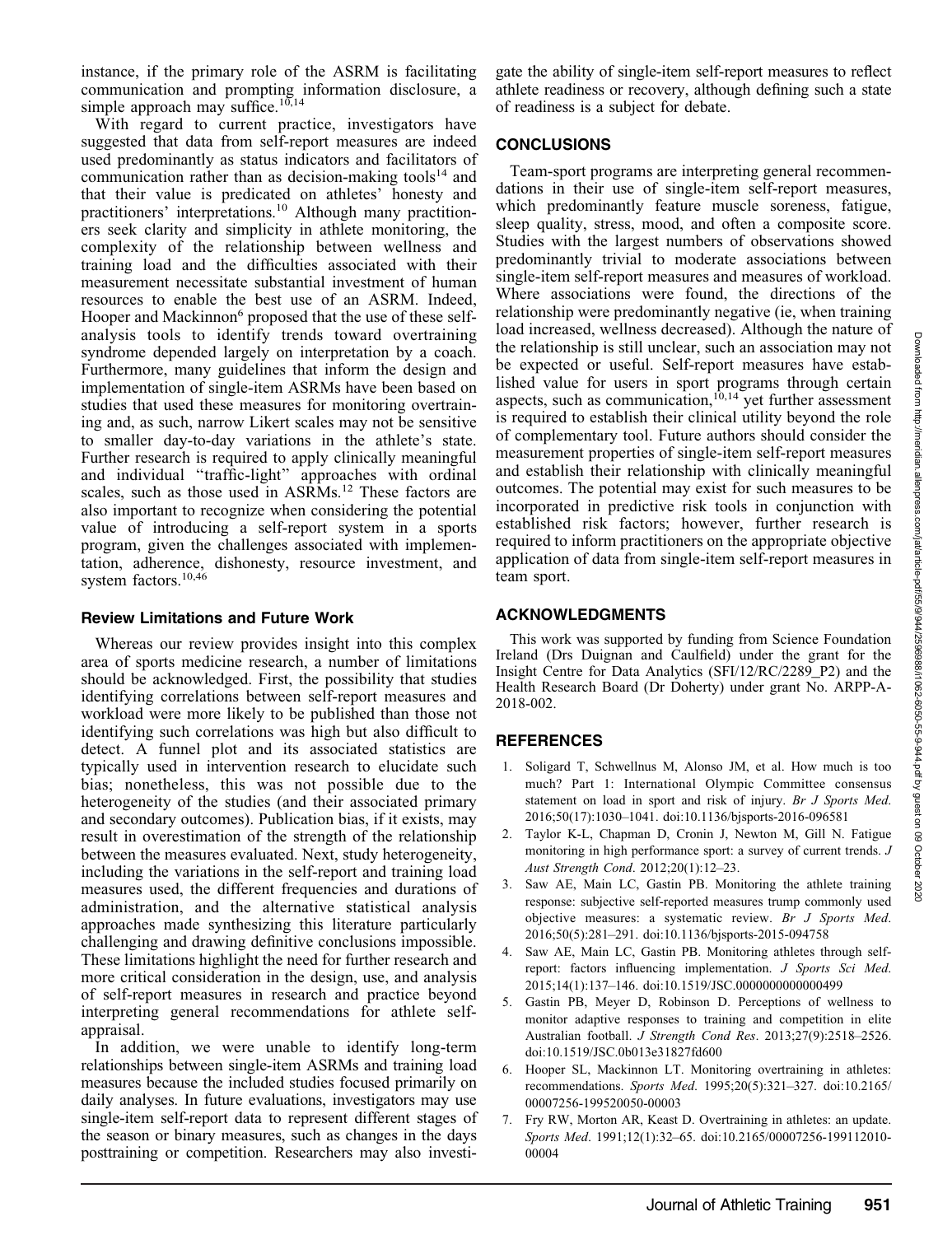- 8. Kenttä G, Hassmén P. Overtraining and recovery: a conceptual model. Sports Med. 1998;26(1):1–16. doi:10.2165/00007256- 199826010-00001
- 9. Saw AE, Kellmann M, Main LC, Gastin PB. Athlete self-report measures in research and practice: considerations for the discerning reader and fastidious practitioner. Int J Sports Physiol Perform. 2017;12(suppl 2):S127–S2135. doi:10.1123/ijspp.2016-0395
- 10. Duignan CM, Slevin PJ, Caulfield BM, Blake C. Exploring the use of mobile athlete self-report measures in elite Gaelic games: a qualitative approach. J Strength Cond Res. Published online August 8, 2019. doi:10.1519/JSC.0000000000003334
- 11. Halson SL. Monitoring training load to understand fatigue in athletes. Sports Med. 2014;44(suppl 2):139–147. doi:10.1007/ s40279-014-0253-z
- 12. Robertson S, Bartlett JD, Gastin PB. Red, amber, or green? Athlete monitoring in team sport: the need for decision-support systems. Int J Sports Physiol Perform. 2017;12(suppl 2):73–79. doi:10.1123/ ijspp.2016-0541
- 13. Lesko LJ, Zineh I, Huang SM. What is clinical utility and why should we care? Clin Pharmacol Ther. 2010;88(6):729–733. doi:10. 1038/clpt.2010.229
- 14. Saw AE, Main LC, Gastin PB. Role of a self-report measure in athlete preparation. J Strength Cond Res. 2015;29(3):685–691. doi:10.1519/JSC.0000000000000698
- 15. Moher D, Liberati A, Tetzlaff J, Altman DG; PRISMA Group. Preferred reporting items for systematic reviews and meta-analyses: the PRISMA statement. PLoS Med. 2009;6(7):e1000097. doi:10. 1371/journal.pmed.1000097
- 16. Buchheit M, Racinais S, Bilsborough JC, et al. Monitoring fitness, fatigue and running performance during a pre-season training camp in elite football players. J Sci Med Sport. 2013;16(6):550–555. doi:10.1016/j.jsams.2012.12.003
- 17. Clemente FM, Mendes B, Nikolaidis PT, Calvete F, Carriço S, Owen AL. Internal training load and its longitudinal relationship with seasonal player wellness in elite professional soccer. Physiol Behav. 2017;179:262–267. doi:10.1016/j.physbeh.2017.06.021
- 18. Clemente FM, Mendes B, Palao JM, et al. Seasonal player wellness and its longitudinal association with internal training load: study in elite volleyball. J Sports Med Phys Fitness. 2019;59(3):345–351. doi:10.23736/S0022-4707.18.08312-3
- 19. Elloumi M, Makni E, Moalla W, et al. Monitoring training load and fatigue in rugby sevens players. Asian J Sports Med. 2012;3(3):175– 184.
- 20. Fessi MS, Nouira S, Dellal A, Owen A, Elloumi M, Moalla W. Changes of the psychophysical state and feeling of wellness of professional soccer players during pre-season and in-season periods. Res Sport Med. 2016;24(4):375–386. doi:10.1080/15438627.2016. 1222278
- 21. Gallo TF, Cormack SJ, Gabbett TJ, Lorenzen CH. Pre-training perceived wellness impacts training output in Australian football players. J Sports Sci. 2016;34(15):1445–1451. doi:10.1080/ 02640414.2015.1119295
- 22. Gallo TF, Cormack SJ, Gabbett TJ, Lorenzen CH. Self-reported wellness profiles of professional Australian football players during the competition phase of the season. J Strength Cond Res. 2017;31(2):495–502. doi:10.1519/JSC.0000000000001515
- 23. Gathercole R, Sporer B, Stellingwerff T. Countermovement jump performance with increased training loads in elite female rugby athletes. Int J Sports Med. 2015;36(9):722–728. doi:10.1055/s-0035-1547262
- 24. Govus AD, Coutts A, Duffield R, Murray A, Fullagar H. Relationship between pretraining subjective wellness measures, player load, and rating-of-perceived-exertion training load in American college football. Int J Sports Physiol Perform. 2018;13(1):95–101. doi:10.1123/ijspp.2016-0714
- 25. Haller N, Ehlert T, Schmidt S, et al. Circulating, cell-free DNA for monitoring player load in professional football. Int J Sports Physiol Perform. 2019;14(6):718–726. doi:10.1123/ijspp.2018-0756
- 26. Henderson MJ, Fransen J, McGrath JJ, Harries SK, Poulos N, Coutts AJ. Individual factors affecting rugby sevens match performance. Int J Sports Physiol Perform. 2019;14(5):620–626. doi:10.1123/ ijspp.2018-0133
- 27. Ihsan M, Tan F, Sahrom S, Choo HC, Chia M, Aziz AR. Pre-game perceived wellness highly associates with match running performances during an international field hockey tournament. Eur J Sport Sci. 2017;17(5):593–602. doi:10.1080/17461391.2017.1301559
- 28. Malone S, Owen A, Newton M, et al. Wellbeing perception and the impact on external training output among elite soccer players. J Sci Med Sport. 2018;21(1):29–34. doi:10.1016/j.jsams.2017.03. 019
- 29. Mara JK, Thompson KG, Pumpa KL, Ball NB. Periodization and physical performance in elite female soccer players. Int J Sports Physiol Perform. 2015;10(5):664–669. doi:10.1123/ijspp.2014-0345
- 30. Moalla W, Fessi MS, Farhat F, Nouira S, Wong DP, Dupont G. Relationship between daily training load and psychometric status of professional soccer players. Res Sport Med. 2016;24(4):387–394. doi:10.1080/15438627.2016.1239579
- 31. Rabbani A, Baseri MK, Reisi J, Clemente FM, Kargarfard M. Monitoring collegiate soccer players during a congested match schedule: heart rate variability versus subjective wellness measures. Physiol Behav. 2018;194:527–531. doi:10.1016/j.physbeh.2018.07. 001
- 32. Sampson JA, Murray A, Williams S, Sullivan A, Fullagar HKF. Subjective wellness, acute: chronic workloads, and injury risk in college football. J Strength Cond Res. 2019;33(12):3367–3373. doi:10.1519/JSC.0000000000003000
- 33. Thorpe RT, Strudwick AJ, Buchheit M, Atkinson G, Drust B, Gregson W. Monitoring fatigue during the in-season competitive phase in elite soccer players. Int J Sports Physiol Perform. 2015;10(8):958–964. doi:10.1123/ijspp.2015-0004
- 34. Thorpe RT, Strudwick AJ, Buchheit M, Atkinson G, Drust B, Gregson W. The influence of changes in acute training load on daily sensitivity of morning-measured fatigue variables in elite soccer players. Int J Sports Physiol Perform. 2017;12(suppl 2):S2107– S2113. doi:10.1123/ijspp.2016-0433
- 35. Wellman AD, Coad SC, Flynn PJ, Climstein M, McLellan CP. Movement demands and perceived wellness associated with preseason training camp in NCAA Division I college football players. J Strength Cond Res. 2017;31(10):2704–2718. doi:10.1519/ JSC.0000000000002106
- 36. Wellman AD, Coad SC, Flynn PJ, Siam TK, McLellan CP. Perceived wellness associated with practice and competition in National Collegiate Athletic Association Division I football players. J Strength Cond Res. 2019;33(1):112–124. doi:10.1519/JSC. 0000000000002169
- 37. Downs SH, Black N. The feasibility of creating a checklist for the assessment of the methodological quality both of randomised and non-randomised studies of health care interventions. J Epidemiol Community Health. 1998;52(6):377–384. doi:10.1136/jech.52.6. 377
- 38. Johnston W, O'Reilly M, Argent R, Caulfield B. Reliability, validity and utility of inertial sensor systems for postural control assessment in sport science and medicine applications: a systematic review. Sports Med. 2019;49(5):783–818. doi:10.1007/s40279-019-01095-9
- 39. Hopkins WG, Marshall SW, Batterham AM, Hanin J. Progressive statistics for studies in sports medicine and exercise science. Med Sci Sports Exerc. 2009;41(1):3–13. doi:10.1249/MSS.0b013e31818 cb278
- 40. Hopkins KD, Hopkins BR, Glass GV. Basic Statistics for the Behavioral Sciences. 3rd ed. Boston, MA: Allyn & Bacon; 1996.